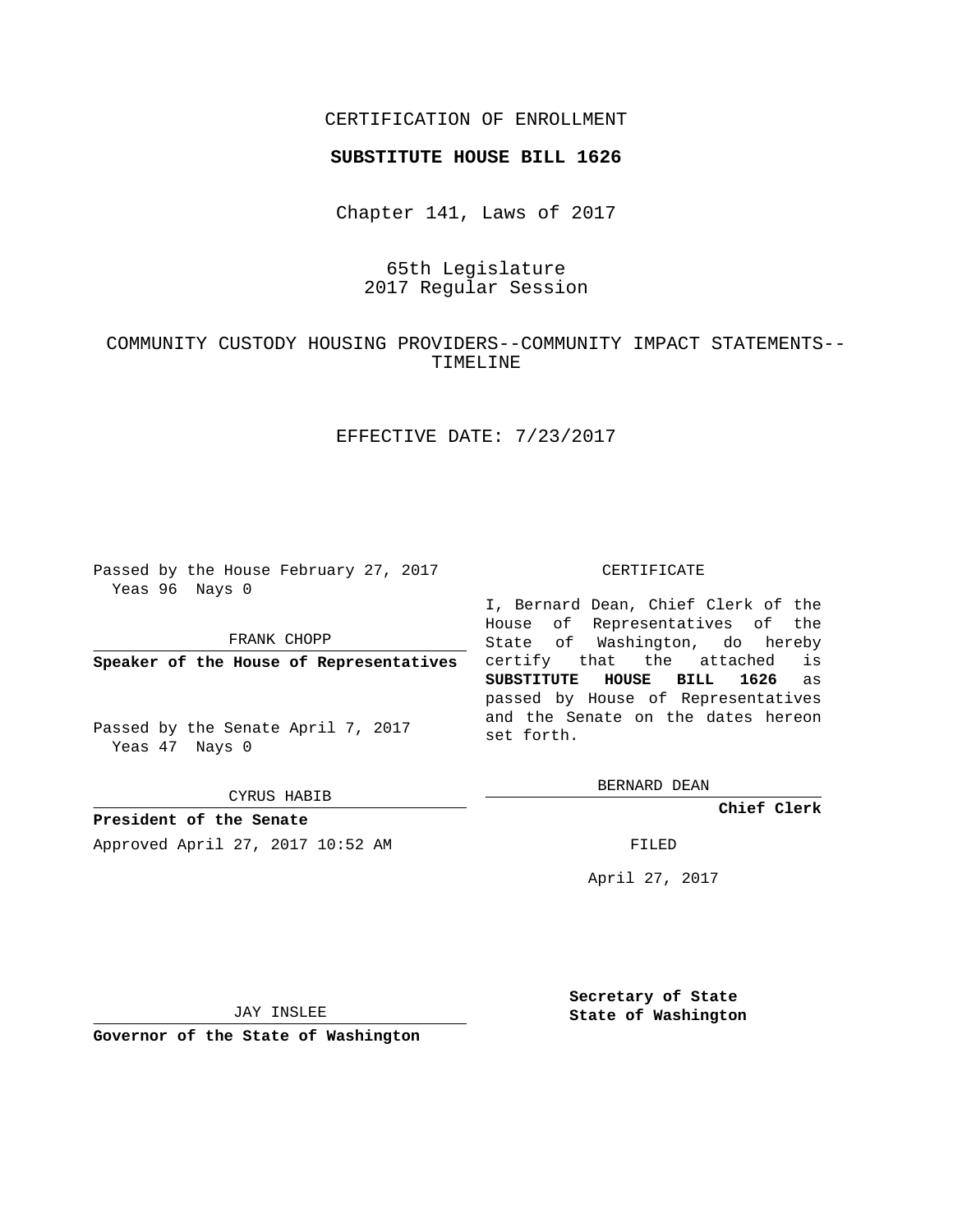## **SUBSTITUTE HOUSE BILL 1626**

Passed Legislature - 2017 Regular Session

**State of Washington 65th Legislature 2017 Regular Session**

**By** House Public Safety (originally sponsored by Representatives Blake and J. Walsh)

READ FIRST TIME 02/17/17.

 AN ACT Relating to changing the date in which community impact statements are provided to the department of corrections; and 3 amending RCW 72.09.285.

BE IT ENACTED BY THE LEGISLATURE OF THE STATE OF WASHINGTON:

 **Sec. 1.** RCW 72.09.285 and 2013 c 266 s 2 are each amended to read as follows:6

 (1) A housing provider may be placed on a list with the department to receive rental vouchers under RCW 9.94A.729 in 9 accordance with the provisions of this section.

 (2) For living environments with between four and eight beds, or a greater number of individuals if permitted by local code, the department shall provide transition support that verifies an offender is participating in programming or services including, but not limited to, substance abuse treatment, mental health treatment, sex offender treatment, educational programming, development of positive living skills, or employment programming. In addition, when selecting housing providers, the department shall consider the compatibility of the proposed offender housing with the surrounding neighborhood and underlying zoning. The department shall adopt procedures to limit the concentration of housing providers who provide housing to sex 21 offenders in a single neighborhood or area.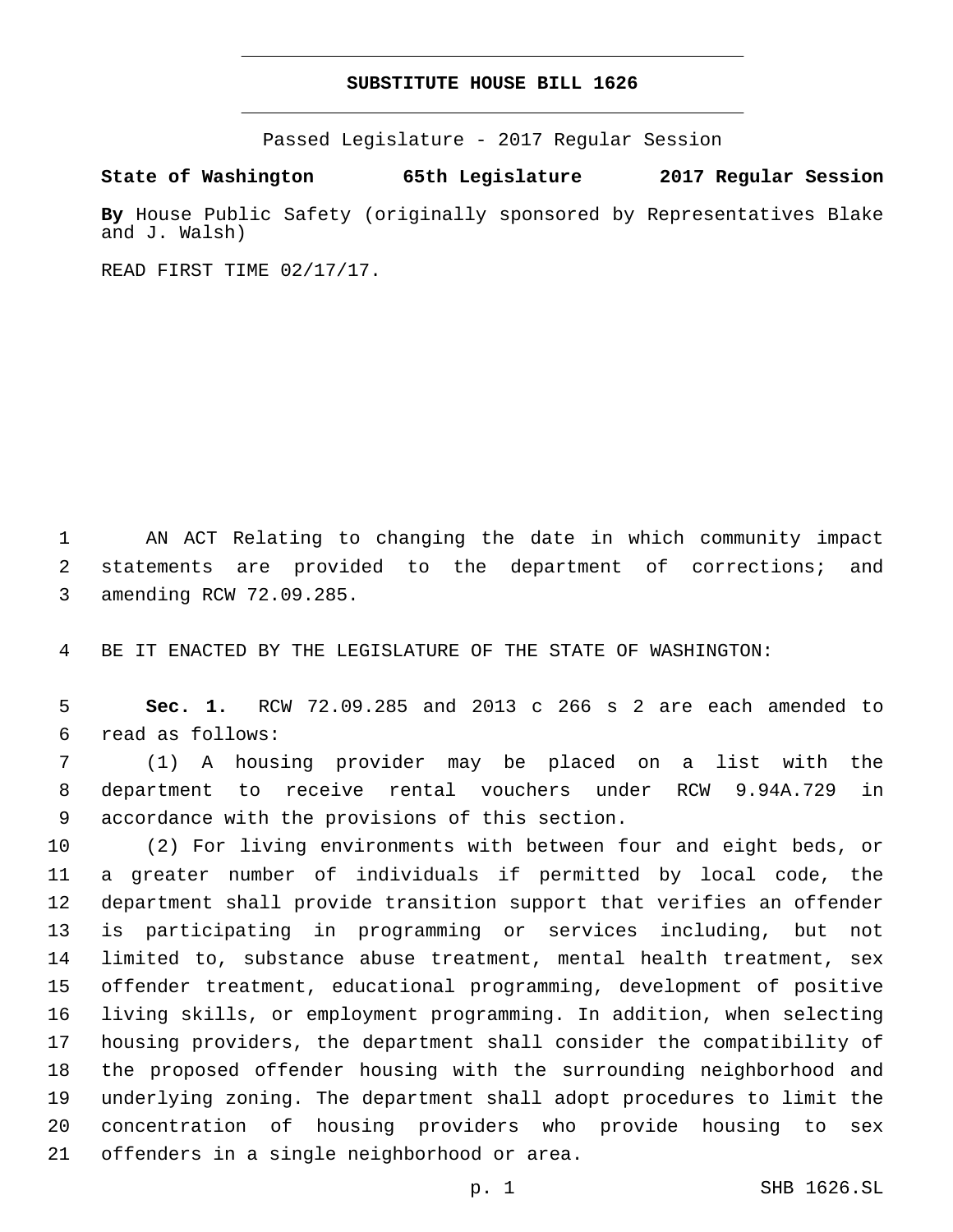(3)(a) The department shall provide the local law and justice council, county sheriff, or, if such housing is located within a city, a city's chief law enforcement officer with notice anytime a housing provider or new housing location requests to be or is added 5 to the list within that county.

 (b) The county or city local government may provide the department with a community impact statement, which includes the number and location of other special needs housing in the neighborhood and a review of services and supports in the area to assist offenders in their transition. If a community impact statement 11 is provided to the department within ((ten)) twenty-five business days of the notice of a new housing provider or housing location request, the department shall consider the community impact statement in determining whether to add the provider to the list and, if the provider is added, shall include the community impact statement in the notice that a provider is added to the list within that county.

 (4) If a certificate of inspection, as provided in RCW 59.18.125, is required by local regulation and the local government does not have a current certificate of inspection on file, the local government shall have ten business days from the later of (a) receipt of notice from the department as provided in subsection (3) of this 22 section; or (b)  $((f_{\text{F}}\Theta\mathfrak{m}))$  the date the local government is given access to the dwelling unit to conduct an inspection or reinspection to issue a certificate. This section is deemed satisfied if a local government does not issue a timely certificate of inspection.

 (5)(a) If, within ten business days of receipt of a notice from the department of a new location or new housing provider, the county or city determines that the housing is in a neighborhood with an existing concentration of special needs housing, including but not limited to offender reentry housing, retirement homes, assisted living, emergency or transitional housing, or adult family homes, the county or city may request that the department program administrator remove the new location or new housing provider from the list.

 (b) This subsection does not apply to housing providers approved by the department to receive rental vouchers on July 28, 2013.

 (6) The county or city may at any time request a housing provider be removed from the list if it provides information to the department 38 that:

 (a) It has determined that the housing does not comply with state and local fire and building codes or applicable zoning and